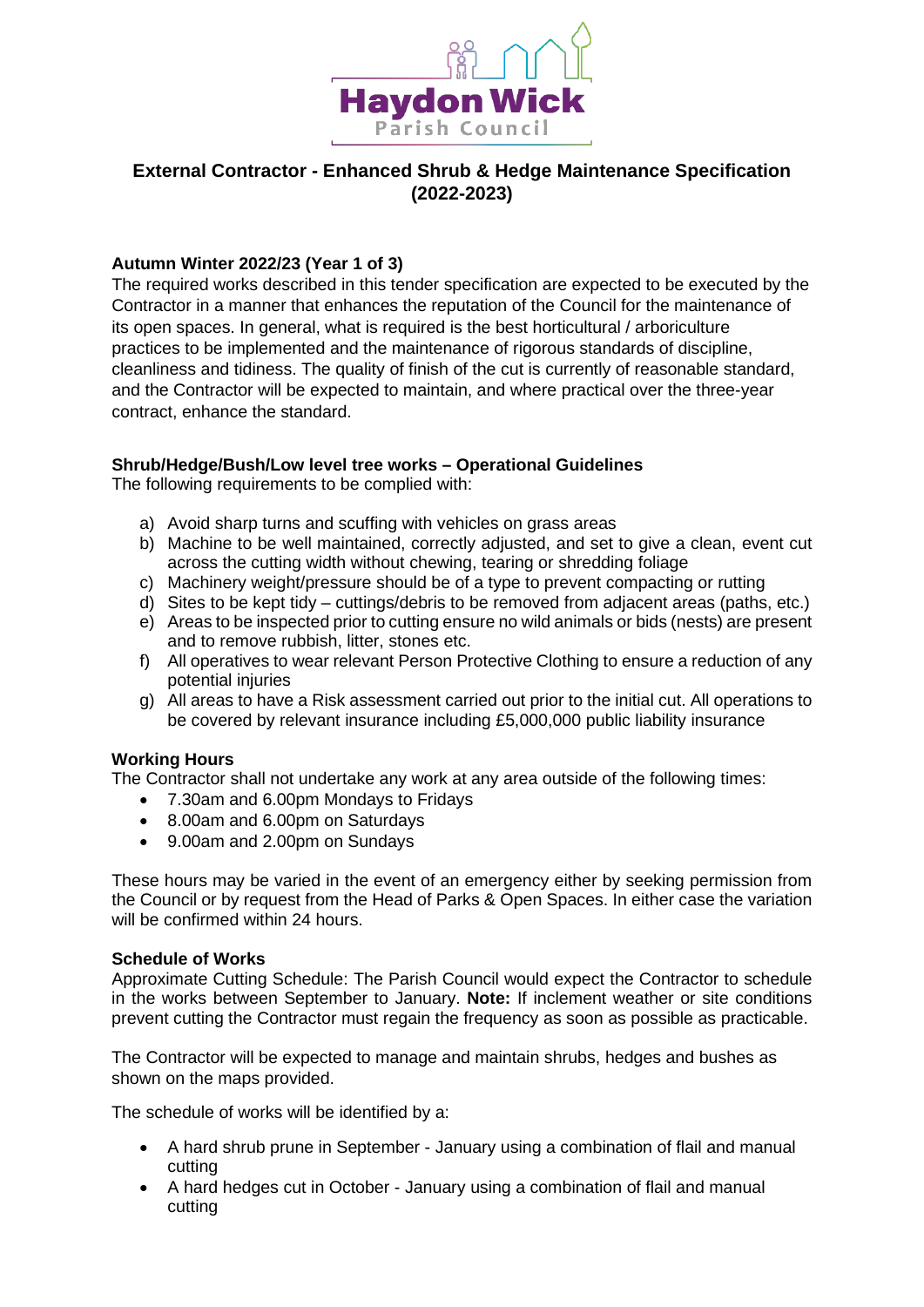# **Enhanced Specification**

The following specification is intended to provide strong healthy hedges and stable shrubs, cleanly cut and of an approved shape and size.

- The contractor's team shall cut all shrubs and hedges to encourage a stable shape and form.
- The contractor's team shall make all cuts cleanly and remove any ragged edges except for shrubs / hedges that have been flail cut.
- All arisings that cannot be mulched on site shall be disposed of at the contractor's tip or recycling facility.
- Overall reduction of the shrubs in width to an extent of 300mm reduction either side on roadside kerb edge and path side kerb edge. The shrubs shall be cut back to the same height, and general shape as that which existed at the completion of the last cut. Any exceptions to this to be agreed with the Head of Parks & Open Spaces.
- Shrubs that are not bordered by a road or footpath shall be cut back to the same height, width, and general shape as that which existed at the completion of the last cut but shall not exceed the height specified unless instructed by the Head of Parks & Open Spaces.
- All shrubs and hedges shall be cut both sides and top except shrubs and hedges that abut private land which shall be cut on one side and top. The side on private ownership will be maintained by the landowner or in negotiation with the Parish Council.
- The contractor's team shall remove all suckers, self-set trees and brambles which are not part of the shrub bed, hedgerow to ground level, where access is possible with handheld tools.
- All hedges shall be cut back to the extent of the previous seasons cut with additional works as identified individually in Appendix 1.
- The contractor's team shall leave grass borders adjacent to shrub beds neat and tidy at the time of the finished shrub cutting.
- The contractor's team will ensure sight lines remain unobstructed including encroachment onto pathways.
- The contractor's team shall collect litter from the shrub bed prior to cutting, ensuring that glass and cans are not mixed with any green waste / biodegradable waste generated.
- The contractor's team will cut back and trim shrubs around street furniture, streetlights, etc for ease of any future maintenance.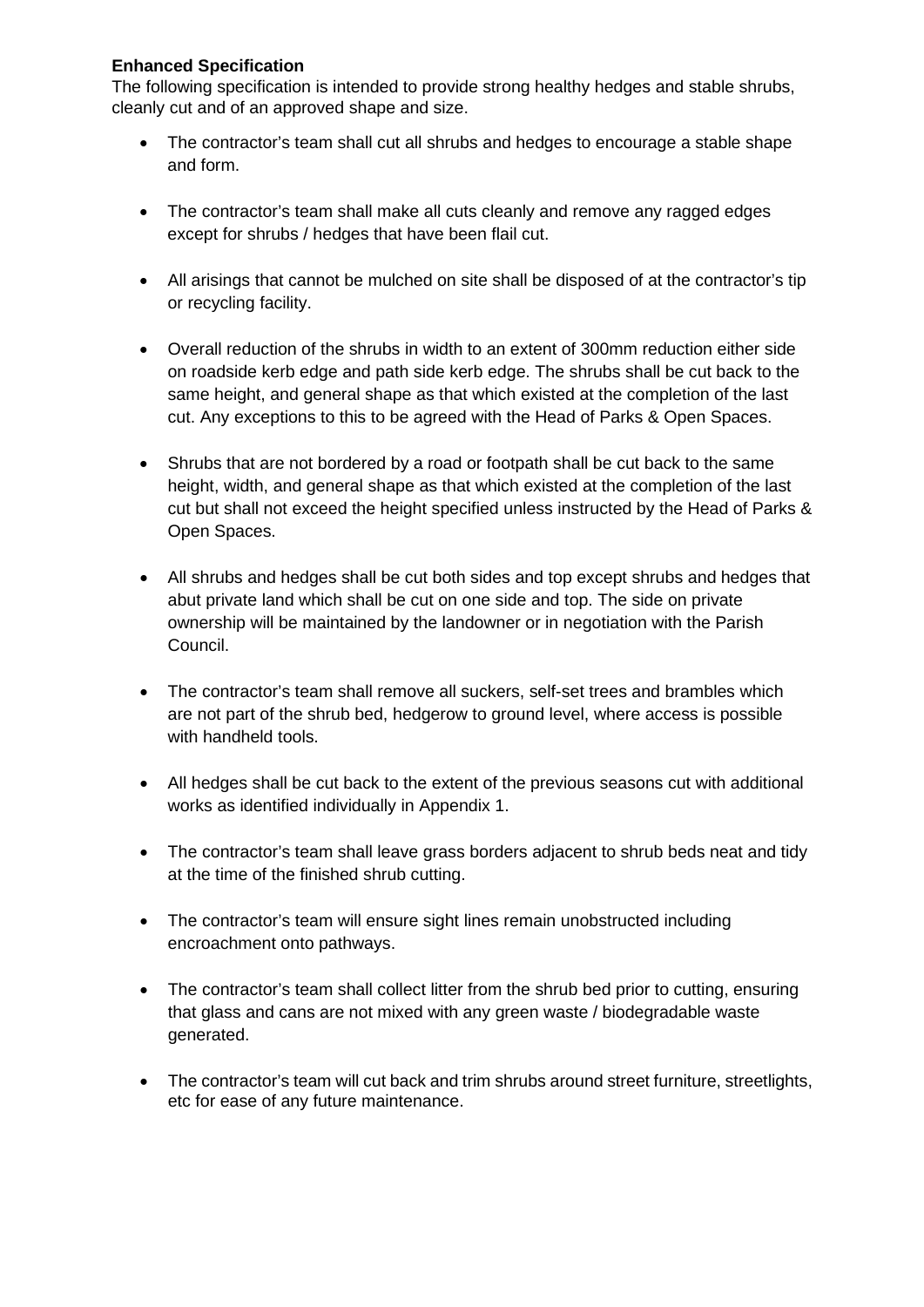### **Access**

- Access to some of the areas to be maintained is restrictive of the size of vehicle/machine that can be used. It is the responsibility of the Contractor to acquaint themselves with the access to each area, and any other problems affecting access relating to all areas
- The Contractor shall avoid, where possible, vehicle encroachment onto grass and other areas, except where vehicle encroachment is necessary for effective performance of the contract. In any event, the contractor shall not encroach onto such areas during excessively wet ground conditions
- Any damage caused due to encroachment onto grass and other areas by the contractor's plant or vehicles shall be made good at the contractor's expense and within time limits specified by the HWPC

# **Health, Safety and Welfare Measures**

The contractor shall ensure that all safety and welfare measure required by virtue of Clause 18 of the Conditions and the provisions of any enactment or Regulations are strictly complied with, including without limitation,

The Construction (Lifting Operations) Regulations 1961; The Construction (General Provisions) Regulations 1961; The Factories Act 1961; Agriculture (Field Machinery) Regulations 1962; The Offices, Shops and Railways Premises Act 1963; The Construction (Health and Welfare) Regulations 1966; The Construction (Working Places) Regulations 1969; The Highways Act 1971; The Poisons Act 1972; The Health and Safety at Work Act 1974; Control of Pollution (Special Waste) Regulations 1980; Food and Environment Protection Act 1985; The Control of Pesticides Regulations 1986; The Straw and Stubble Burning Code 1986; The Highways (Amendment) Act 1986; The Control of Asbestos at Work Regulations 1987; The Control of Substances Hazardous for Health Regulations 1989; Electricity at Work Regulations 1989; Noise at Work Regulations 1989;

The Water Act 1991;

and any other relevant legislation which may be introduced during the life of the contract together with all and any amendments to the above regulations and enactments and the working rules or Codes of Practices of any industry whether instituted by the industry or government of any other competent body.

All works in connection with this contract shall be carried out using all necessary PPE and suitable clothing etc. At all times the contractors' staff will wear clothing and/or high visibility garments.

### **Workwear & PPE**

The Contractor shall provide the following minimum safety equipment for use by the operator(s):

- Gloves.
- Goggles/eye shield.
- Safety boots (with internal or external steel toecap).
- Ear-defenders.
- First aid kit

The Contractor shall always comply with precautions against fire detailed in the Health and Safety statement submitted to Haydon Wick Parish Council. These precautions may be amended with the consent of the Haydon Wick Parish Council.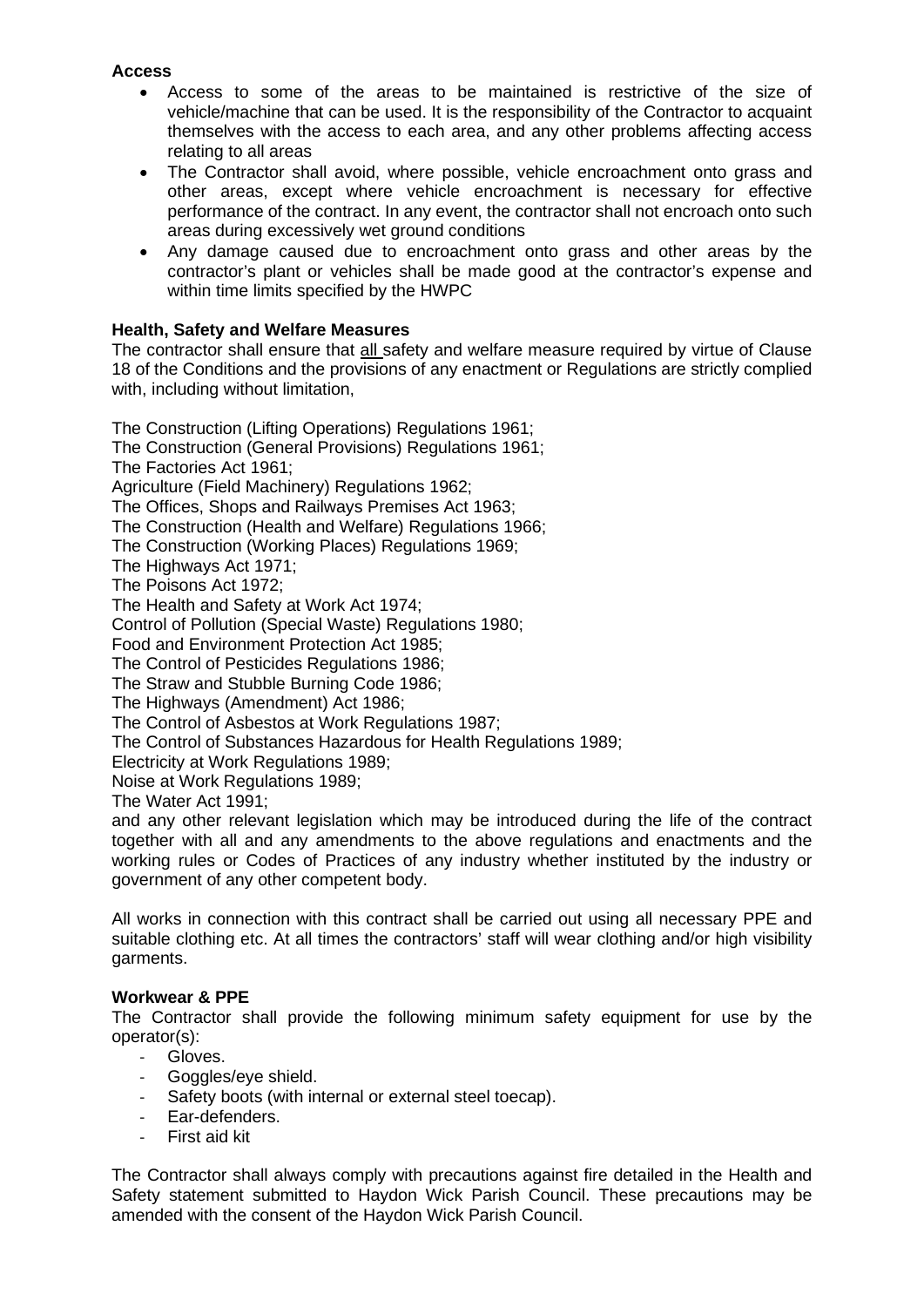The Contractor shall inform the Head of Parks & Open Spaces immediately of any unsafe feature or any matter or cause for public concern on any area at which he is providing the services required. The Contractor shall confirm these details in writing within 48 hours.

The Contractor shall provide and maintain all necessary facilities for his own employees and for those employed by the Sub-Contractors, including washing facilities.

#### **Accident report**

In event of an accident or a dangerous occurrence the Contractor will prepare a report. A copy of all accident reports or reports of dangerous occurrences occurring in relation this Contract shall be sent to the POST Manager who is responsible for the area at which the incident occurred within 48 hours of the occurrence.

#### **Legal requirements**

The Contractor shall satisfy themselves as to, and comply with, all Legal Requirements affecting the provision of the work required and (but without limitation) regarding the control of traffic and the conduct of persons and shall pay any costs or expenses incurred in complying therewith.

#### **Noise control**

The Contractor shall ensure that all measures to control the noise levels produced by his operations on site required under or by virtue of any enactment or regulation or by the working rules of any industry, are strictly complied with.

The Contractors attention is drawn to the Noise Abatement Act 1960 and the Control of Pollution Act 1974 and all amendments thereto, and the paragraph defining the permitted working hours. Attention is also drawn to the Noise at Work Regulations 1989.

#### **Cleaning roads and footpaths**

The Contractor shall take all necessary measures to prevent the deposition of mud, onto both private or public roads and footpaths, and shall keep the approaches to any location clear of mud and debris.

Any cut debris falling on adjacent grass areas, footpath or highway is to be removed before leaving the work area.

The Contractor shall take all reasonable precautions to prevent other materials arising from the work being deposited on existing roads. Loose materials on open vehicles shall be secured with suitable ropes and covers.

#### **Tools and plant**

The Contractor shall provide all tools, plant, vehicles, implements and machinery necessary for the proper execution of the work and clear away on completion. All Contractor's vehicles and safety clothing are to be clearly marked with the name of the Contractor. With consideration given to appropriate straplines on both vehicles and safety clothing to indicate they are working in partnership with the Council. Cost to be discussed.

Plant and tools shall be used in the correct manner and for the correct purpose. All plant and tools shall be provided with the correct guarding, interlocking devices etc. The safety devices shall always be used when operating any tools and/or plant. Any plant and tools shall be satisfactorily maintained, and records of maintenance shall be available for inspection. The responsibility for maintain the required records and the servicing of equipment lies with the Contractor.

#### **Materials**

All vehicles, materials, equipment, and chemicals to be used in meeting the demands of the contract shall be supplied by the Contractor and included in his rates.